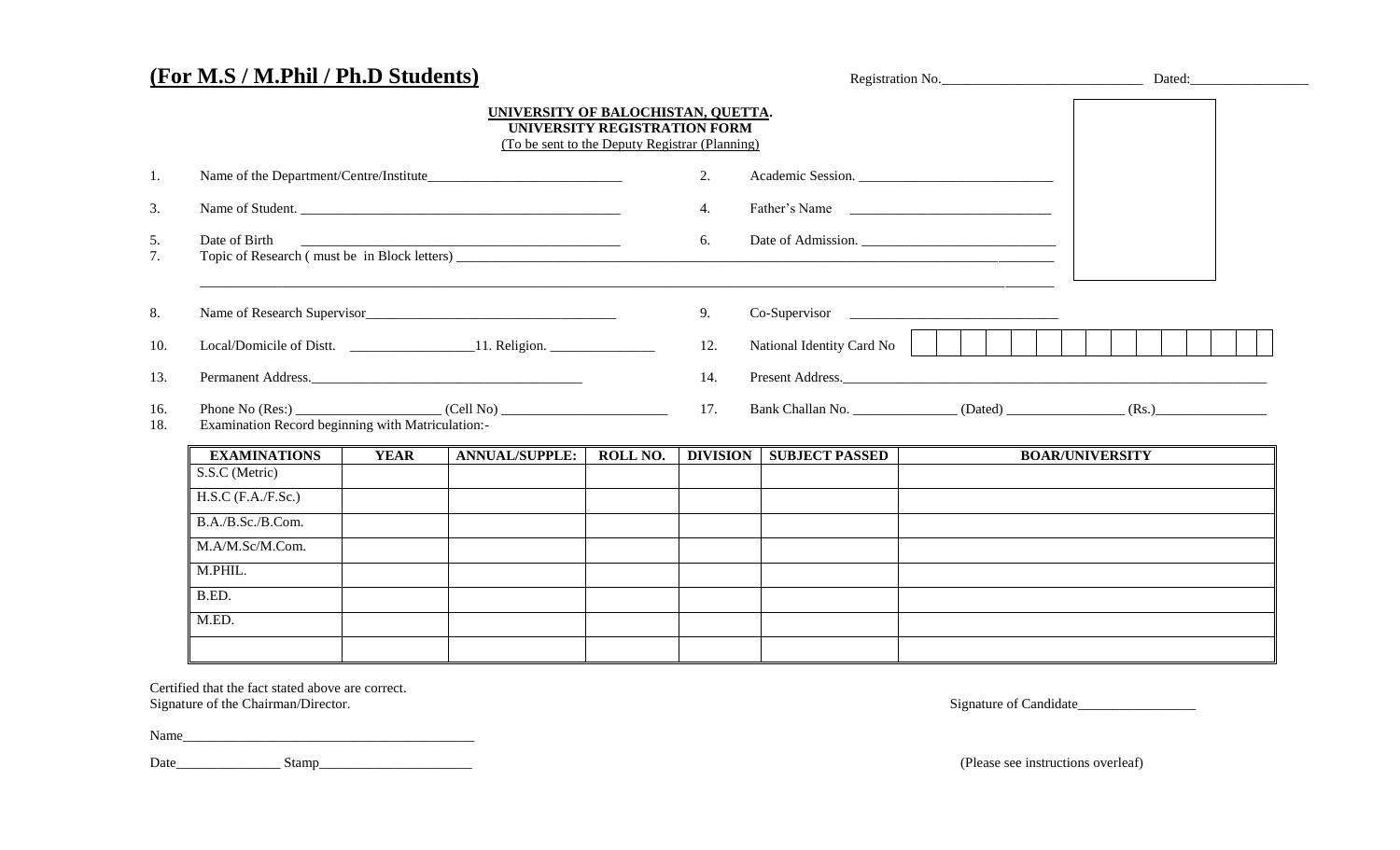## **INSTRUCTIONS**

**Space for Pasting Bank Challan / Receipt (Copy No. 2)** *Postal Orders, Bank Drafts & Cheques will not be accepted*

 $\triangleleft$  Admission Fee (Ph.D), 5,000/-

- Registration Fee is  $Rs.5,000/(Ph.D.)$
- $\triangleleft$  Admission Fee (M.Phil), 2,500/-
- Registration Fee is Rs.2,500/= (M. Phil)

## **The following documents must accompany this from:-**

- a) Original Bank Challan should be attached with form.
- b) Pass Certificates / Degrees of all Examinations.
- c) Attested Photocopy of C.N.I.C.
- d) Original Migration Certificate of the University last registered.
- e) Two attested passport size photograph (Not applicable to girl candidates).
- f) N.O.C from relevant department (for those who have any Government or Semi Government Service)
- g) Affidavit ( for those who do not have any government service)
- h) Two years Study Leave certificate along with reliving order from the Department where candidate serving. ( Not applicable to University Teachers and University Employees having research cadres.)

## **RATES OF FEE FOR M.PHIL/PHD. DEGREE COURSE.**

| S. NO. | <b>DETAIL OF FEE.</b>              |     | M.S /M.PHIL.<br>For Two Year. | PH.D<br>For Two Year.        |
|--------|------------------------------------|-----|-------------------------------|------------------------------|
| -1.    | <b>Admission Fee</b>               | RS. | 2,500/                        | $Rs. 5,000/-$                |
| 2.     | <b>Registration Fee</b>            | Rs. | $10,000/-$                    | Rs. $10,000/-$               |
| 3.     | Tuition Fee/Research Fee           | Rs. | $12,000$ - per semester.      | $Rs.15,000/-$ per semester   |
| 4.     | Curse Examination Fee.             | Rs. | $2,500/$ - per semester       | $Rs.5,000/-$<br>per semester |
|        | b) Course Examination fee          | Rs. | $2,500/-$                     | $Re.5,000/-$                 |
|        | (for failure candidate)            |     |                               |                              |
| 5.     | Thesis /Viva Voce Examinations Fee | Rs. | $2,500/-$                     | $Rs.10,000/-$                |
| 6.     | Caution Money (not refundable)     | Rs. | $2,500/-$                     | $Rs.4,000/-$                 |
| 7.     | Conversion fee (if any)            | Rs. | $5,000/-$                     | $Rs. 10,000/-$               |

I have read and complied with the instructions

Signature of applicant\_\_\_\_\_\_\_\_\_\_\_\_\_\_\_\_\_\_\_

Dated. \_\_\_\_\_\_\_\_\_\_\_\_\_\_\_\_\_\_\_\_\_\_\_\_\_\_\_\_\_\_